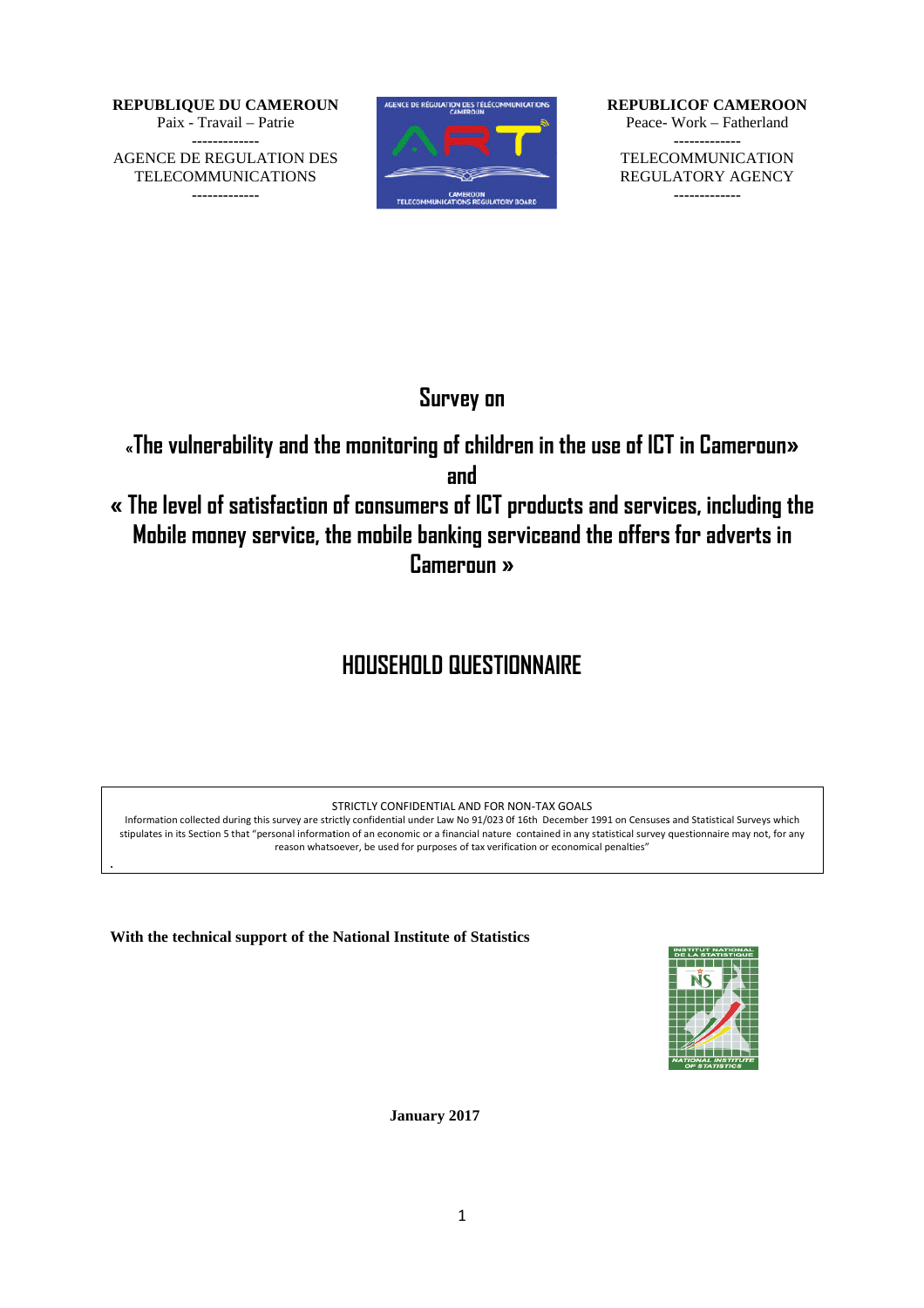#### **SECTION 0 :GENERAL INFORMATIONS**

#### **1:IDENTIFICATION OF THE HOUSEHOLD**

| <b>S0Q01</b> | <b>Survey region :</b>                                                 |  |
|--------------|------------------------------------------------------------------------|--|
| <b>S0Q02</b> | Division:                                                              |  |
| <b>S0Q03</b> | Subdivision:                                                           |  |
| <b>S0Q04</b> | Village/Locality/Quarter:                                              |  |
| <b>S0Q05</b> | <b>Stratum of residence</b> $l = Urban$<br>2=Semi urban<br>$3 = Rural$ |  |
| <b>S0Q06</b> | <b>ECAM 4 Number of the EA/cluster</b>                                 |  |
| <b>S0Q07</b> | Sample household Number in the EA/cluster                              |  |

#### **2 : TEAM OF DATA COLLECTION**

| <b>S0Q08</b> | <b>Supervisor of datacollection:</b>                                                                                                        |                                                                                                      |  |
|--------------|---------------------------------------------------------------------------------------------------------------------------------------------|------------------------------------------------------------------------------------------------------|--|
| <b>S0Q09</b> | <b>Controller of data collection:</b>                                                                                                       |                                                                                                      |  |
| <b>S0Q10</b> | Data collection agent:                                                                                                                      |                                                                                                      |  |
| <b>S0Q11</b> | Date of datacollection:                                                                                                                     |                                                                                                      |  |
| <b>S0Q12</b> | <b>Result of data collection:</b><br>$01 = Complete survey$<br>$02 = Incomplete survey$<br>$03 = Absent$<br>$96=Other (to be$<br>specified) | $04 = Has$ travelled for a long duration<br>$05 =$ Empty lodging/Destroyed lodging<br>$06 = Refusal$ |  |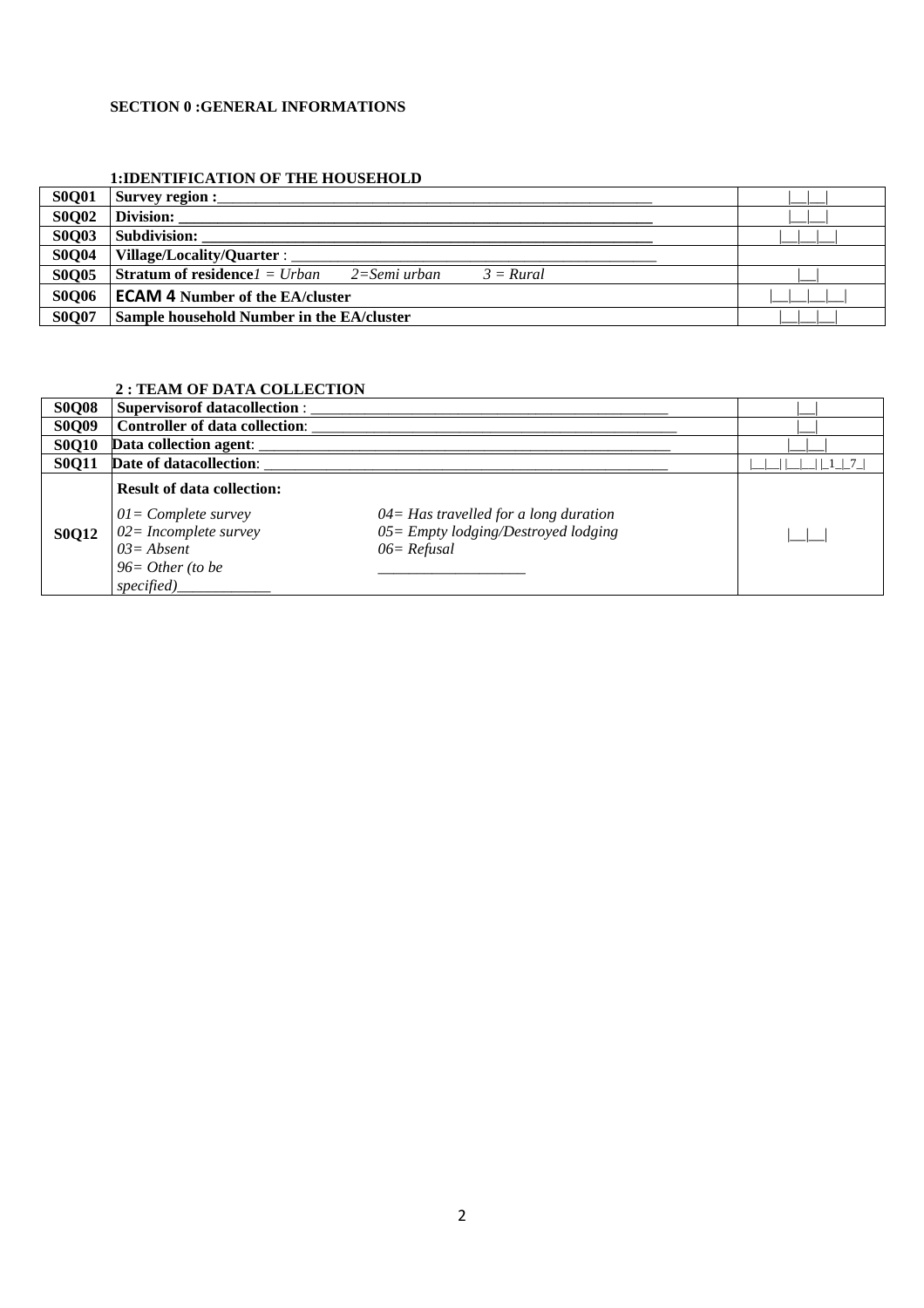## **SECTION 1 : CHARACTERISTICS OF HOUSEHOLD MEMBERS**

|               | <b>S1Q00A</b> Serial number                                                                                                                           | 01                                    | 02 | 03 | 04 | 05 | 06 | 07 | 08 | 09 | <b>10</b> |
|---------------|-------------------------------------------------------------------------------------------------------------------------------------------------------|---------------------------------------|----|----|----|----|----|----|----|----|-----------|
| <b>S1Q00B</b> | Name and firstnames of household members, beginning<br>with the household head                                                                        |                                       |    |    |    |    |    |    |    |    |           |
| <b>S1Q01</b>  | What is (Name)'s relationship with the household head? SEE CODES                                                                                      | $\lfloor 0 \rfloor \lfloor 1 \rfloor$ |    |    |    |    |    |    |    |    |           |
| <b>S1Q02</b>  | Of which sex is (Name)?<br>$=$ Male<br>$2 =$ Female                                                                                                   |                                       |    |    |    |    |    |    |    |    |           |
| <b>S1Q02a</b> | Does (Name) usually live in this household?<br>$1 = Yes$ $2 = No$                                                                                     |                                       |    |    |    |    |    |    |    |    |           |
| <b>S1Q02b</b> | Did (Name) spend last night in the household?<br>$1 = Yes$ $2 = No$                                                                                   |                                       |    |    |    |    |    |    |    |    |           |
| <b>S1Q03</b>  | What is (Name)'s age? (95 for age $> = 95$ and 98 for DK)<br>If age<10, move to S1Q05                                                                 |                                       |    |    |    |    |    |    |    |    |           |
| <b>S1Q04</b>  | What is (Name)'s marital status?<br>1= Single 2= Married monogamous3= Married polygamous<br>4= Widower/Widow5= Divorcee/Separated 6= In free union    |                                       |    |    |    |    |    |    |    |    |           |
| <b>S1Q05</b>  | What is (Name)'s level of education?<br>0 = Never gone to school1 = Primary 2 = Secondary $I^{st}$ cycle<br>$3=$ Secondary $2^{nd}$ cycle4=Higher5=DK |                                       |    |    |    |    |    |    |    |    |           |
| <b>S1Q06</b>  | What is the highest certificate obtained by (Name)? SEE CODES                                                                                         |                                       |    |    |    |    |    |    |    |    |           |
| <b>S1Q07</b>  | Is (Name) having any handicap?<br>$1 = Yes$ 2=No. If no, move to the next individual                                                                  |                                       |    |    |    |    |    |    |    |    |           |
| <b>S1Q08</b>  | Of which handicap is (Name)suffering from?<br><b>SEECODES</b>                                                                                         |                                       |    |    |    |    |    |    |    |    |           |
|               | S1Q08a   Number of the main respondent for the section                                                                                                |                                       |    |    |    |    |    |    |    |    |           |

| Codes S1001                                              | <b>Codes S1006</b>         | Codes S1O08                                                          |
|----------------------------------------------------------|----------------------------|----------------------------------------------------------------------|
| $01 =$ Household head $10 =$ Nephew/niece by marriage    | $1 = NO$ Certificate       | $1 =$ Sight handicap (blind, partially-sighted person)               |
| $02 =$ Spouse of HH11 = Adopted/child of the spouse      | $2=CEP/CEPE/FLSC$          | $2=$ Speaking handicap (stammerer, dumb, etc.)                       |
| $03 =$ Son or daughter 12=Other relative                 | $3=BEPC/CAP/GCEOL$         | $3$ = Hearing handicap (deaf, partially deaf person/hearing impaired |
| 04 = Son/ daughter in law $13$ = House help              | $4=$ Probatoire/BP         | person)                                                              |
| $05 = Grand-son/grand-daughter14 = With no relationship$ | 5= BAC/GCEAL/BEP/BT        | 4 = Mental handicap (crazy, alienated, insane, etc.),                |
| $06=$ Father/Mother $15=$ Co-spouse                      | 6= BTS/DUT/DEUG/HND        | 5 = Spastic handicap (disabled person, paralytic, etc.).)            |
| $07$ = Parents in law<br>$98 = DK$                       | 7= Licence/Bachelor degree | $6 =$ Deaf and dumb                                                  |
| $08 = Brother/Sister$                                    | 8= Maitrise/Master/DEA     | $7=$ Other handicap (to specify)) $\overline{\phantom{a}}$           |
| $09 =$ Direct nephew/Niece                               | $9 = Doctorat/PHD$         |                                                                      |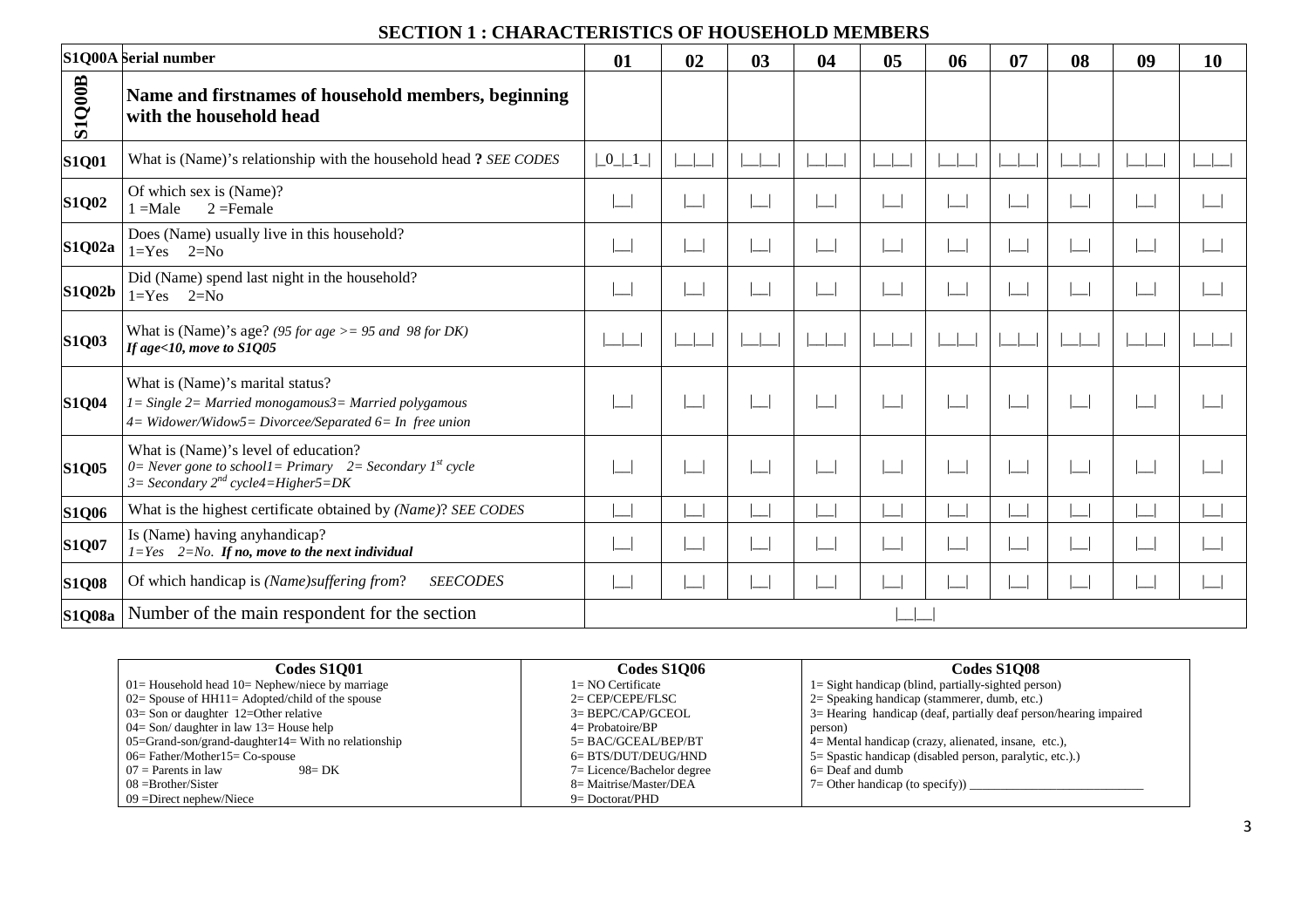#### **SECTION 2: USE OF ICT (***Concerns only usual household members (S1Q02a=1) aged 10years or more (that isS1Q03 >= 10)*

*NB:Interviews are done one individual after the other, and nobody should answer for another. For children aged 10-14 years, read the consent to the parent in order to get the authorization to interview them. .*

|               | S2Q00A Serial number                                                                                                                                                                                                                                                                                          | 01     | 02 | 03                    | 04 | 0 <sub>5</sub> | 06                | 07 | 08 | 09 | 10 |  |  |  |
|---------------|---------------------------------------------------------------------------------------------------------------------------------------------------------------------------------------------------------------------------------------------------------------------------------------------------------------|--------|----|-----------------------|----|----------------|-------------------|----|----|----|----|--|--|--|
|               | 2.1. ACCESSTO ICT                                                                                                                                                                                                                                                                                             |        |    |                       |    |                |                   |    |    |    |    |  |  |  |
| <b>S2Q01</b>  | Did (Name) use a mobile telephone to<br>communicate during the past 12 months?<br>$I = Yes2 = No$                                                                                                                                                                                                             |        |    | $\Box$                |    |                |                   |    |    |    |    |  |  |  |
| <b>S2Q01a</b> | Do you know any other service than the calls and<br>the SMS offered by telephone operators?<br>$I = Yes2 = No$ If 2, go to S2Q01c                                                                                                                                                                             | $\Box$ |    | $\boxed{\phantom{1}}$ |    |                | $\vert \ \ \vert$ |    | ᅴ  |    |    |  |  |  |
| <b>S2Q01b</b> | Which are the other services offered by the<br>telephone operators that you know?<br>$2 = No(Do$ not read the modalities )<br>$I = Yes$<br><b>Internet Access</b><br>a.<br>Purchase of products and services<br>$\mathbf{b}$ .<br>Mobile financial services (mobile money)<br>c.<br>d.<br>Others (to specify) |        |    |                       |    |                |                   |    |    |    |    |  |  |  |
|               | Do you know some operators (different from the<br>telephone operators) that use telephone to provide<br><b>S2Q01c</b> services? $I = Yes$ 2 = No If 2, go to S2Q02                                                                                                                                            |        |    | $\Box$                |    |                |                   |    |    |    |    |  |  |  |
| S2Q01d        | What are these services offered by others operators<br>that you know?<br>$I = Yes$<br>$2 = No$<br>Hiring of taxis<br>a.<br>Research of pharmacies on duty<br>$\mathbf{b}$ .<br>Mobil financialServices (mobile money)<br>c.<br>Other (to specify)<br>d.                                                       |        |    |                       |    |                |                   |    |    |    |    |  |  |  |
| <b>S2Q02</b>  | Did (Name) use a computer during the past 12<br>months?<br>$I = Yes$<br>$2 = No$                                                                                                                                                                                                                              |        |    |                       |    |                |                   |    |    |    |    |  |  |  |
| <b>S2Q03</b>  | Did (Name) use Internet during the past 12<br>months?<br>$0=$ Not concerned $I=Yes$ $2= No If 2, go to S2Q14F$                                                                                                                                                                                                |        |    |                       |    |                |                   |    |    |    |    |  |  |  |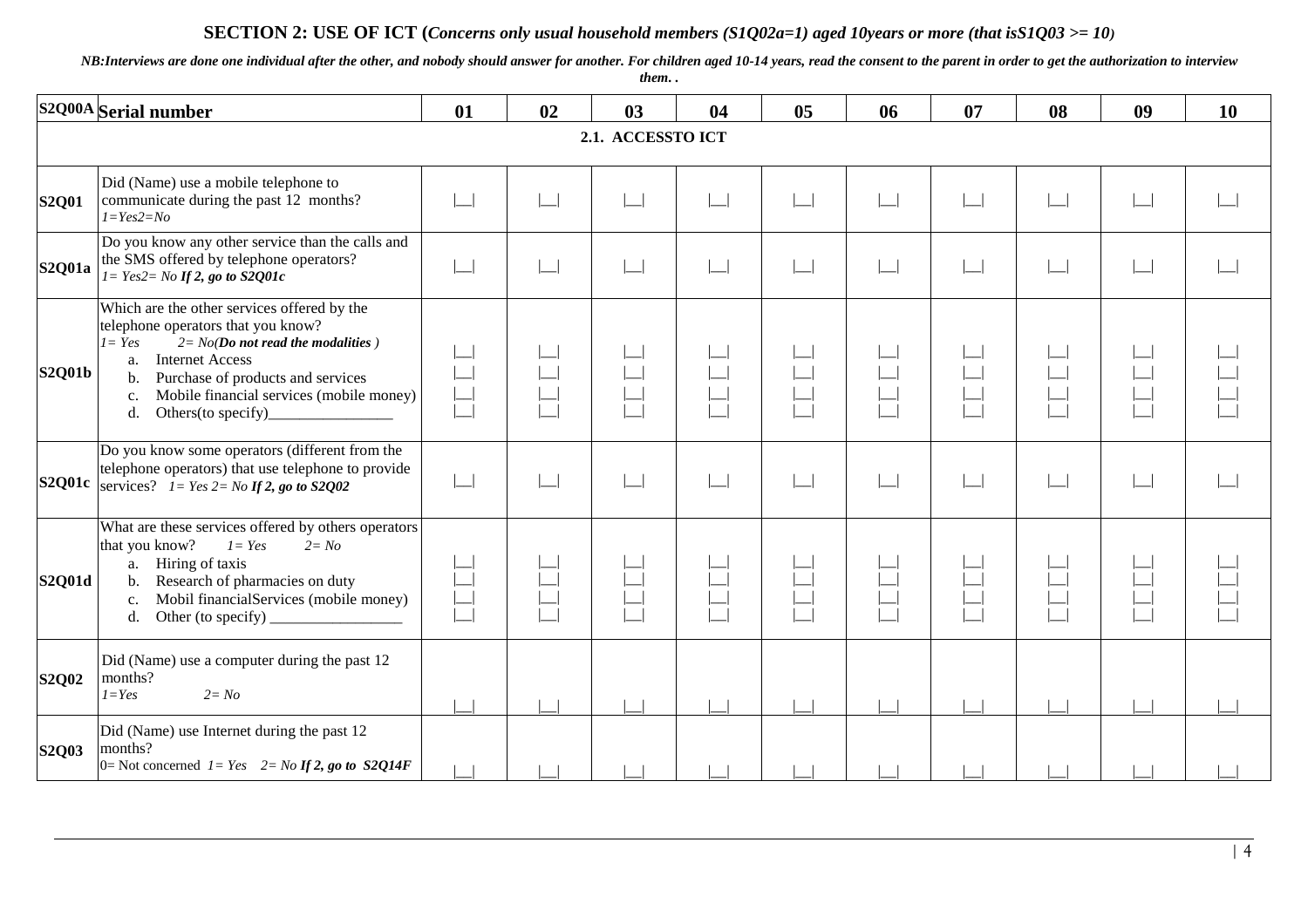|                    | S2Q00A Serial number                                         |                                                                                                                                                                                                 | 01              | 02               | 03                         | 04              | 05        | 06              | 07                         | 08        | 09              | 10              |
|--------------------|--------------------------------------------------------------|-------------------------------------------------------------------------------------------------------------------------------------------------------------------------------------------------|-----------------|------------------|----------------------------|-----------------|-----------|-----------------|----------------------------|-----------|-----------------|-----------------|
| S2Q04a             |                                                              | Home                                                                                                                                                                                            |                 |                  |                            |                 |           |                 |                            |           |                 |                 |
| <b>S2Q04b</b>      |                                                              | Workplace                                                                                                                                                                                       |                 |                  |                            |                 |           |                 |                            |           |                 |                 |
| <b>S2Q04c</b>      | S2Q04 : Place                                                | Study place                                                                                                                                                                                     |                 |                  |                            |                 |           |                 |                            |           |                 |                 |
| S2Q04d             | where internet<br>was used                                   | Home of someoneelse                                                                                                                                                                             |                 |                  |                            |                 |           |                 |                            |           |                 |                 |
| S2Q04e $ _{I=Yes}$ | $2 = No$                                                     | Community installation for<br>Internet access                                                                                                                                                   |                 |                  |                            |                 |           |                 |                            |           |                 |                 |
| <b>S2Q04f</b>      | (Read the<br><i>modalities</i> )                             | Private commercial Installation<br>for internet access                                                                                                                                          |                 |                  |                            |                 |           |                 |                            |           |                 |                 |
| <b>S2Q04g</b>      |                                                              | Anywhere via a cell phone                                                                                                                                                                       |                 |                  |                            |                 |           |                 |                            |           |                 |                 |
| <b>S2Q04h</b>      |                                                              | Anywhere via other mobile<br>access equipment cell                                                                                                                                              |                 |                  |                            |                 |           |                 |                            |           |                 |                 |
| <b>S2Q05</b>       | $I = At$ least once per day<br>$4=$ Less than once per month | At which average frequency have you use Internet<br>during the past 12 months? (Read the modalities)<br>2= At least per week, but not every day<br>$3$ = At least per month, but not every week |                 |                  |                            |                 |           |                 |                            |           |                 |                 |
| <b>S2Q06</b>       | week?<br>$TU = Time$ Unit given in:                          | How long averagely did you spend on Internet last<br>$l = mn$ if $\lt$ = 59 mn<br>$2 = hours$ if $>= 1 hour$                                                                                    | TU/number<br> / | TU/number<br>1/1 | TU/number<br> / <br>$\Box$ | TU/number<br> / | TU/number | TU/number<br> / | TU/number<br>$\frac{1}{1}$ | TU/number | TU/number<br> / | TU/number<br> / |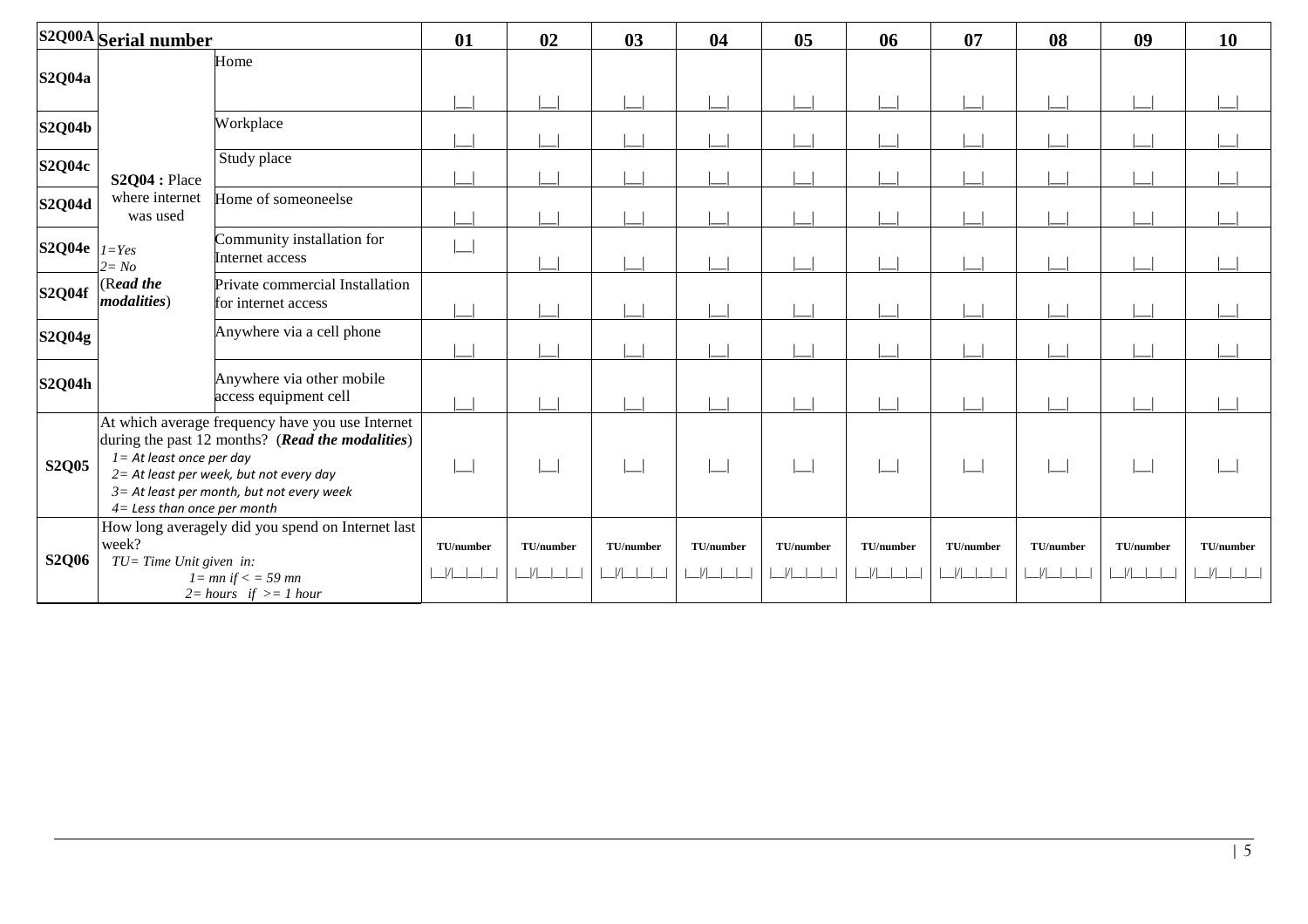| S2Q00A        | <b>Serial number</b>                                                                                                             |                                                                                                                                                                                                             | 01                    | 02 | 03 | 04                                       | 0 <sub>5</sub> | 06 | 07     | 08 | 09 | <b>10</b> |
|---------------|----------------------------------------------------------------------------------------------------------------------------------|-------------------------------------------------------------------------------------------------------------------------------------------------------------------------------------------------------------|-----------------------|----|----|------------------------------------------|----------------|----|--------|----|----|-----------|
| S2Q07a        |                                                                                                                                  | To get information on goods and services                                                                                                                                                                    |                       |    |    |                                          |                |    |        |    |    |           |
| <b>S2Q07b</b> |                                                                                                                                  | To get information about health or health services                                                                                                                                                          |                       |    |    |                                          |                |    |        |    |    |           |
| S2Q07c        |                                                                                                                                  | To get general information on governmental<br>organizations                                                                                                                                                 |                       |    |    |                                          |                |    |        |    |    |           |
| S2Q07d        |                                                                                                                                  | To interact with general governmental organization                                                                                                                                                          |                       |    |    |                                          |                |    |        |    |    |           |
| <b>S2Q07e</b> |                                                                                                                                  | To send or to receive mails                                                                                                                                                                                 |                       |    |    |                                          |                |    |        |    |    |           |
| S2Q07f        |                                                                                                                                  | To phone via internet/VOIP                                                                                                                                                                                  |                       |    |    |                                          |                |    |        |    |    |           |
| S2Q07g        |                                                                                                                                  | To post instant information or messages                                                                                                                                                                     |                       |    |    |                                          |                |    |        |    |    |           |
| S2Q07h        | (Read the modalities)                                                                                                            | To purchase or to order goods or services                                                                                                                                                                   |                       |    |    |                                          |                |    |        |    |    |           |
| S2Q07i        |                                                                                                                                  | Bank services via internet                                                                                                                                                                                  |                       |    |    |                                          |                |    |        |    |    |           |
| S2Q07j        |                                                                                                                                  | Education or learning activities                                                                                                                                                                            |                       |    |    |                                          |                |    |        |    |    |           |
| <b>S2Q07k</b> |                                                                                                                                  | To use or download video or electronic games                                                                                                                                                                |                       |    |    |                                          |                |    |        |    |    |           |
| <b>S2Q071</b> | S2Q07: For which of the following activities have you used Internet<br>for private use during the past 12<br>months?1= $Yes2=No$ | To download films, images, to watch television or<br>films, to listen to the radio or music                                                                                                                 |                       |    |    |                                          |                |    |        |    |    |           |
| S2Q07m        |                                                                                                                                  | To download softwares/applications                                                                                                                                                                          |                       |    |    |                                          |                |    |        |    |    |           |
| S2Q07n        |                                                                                                                                  | To read or download e-newspapers, e-magazines ore-<br>books                                                                                                                                                 |                       |    |    |                                          |                |    |        |    |    |           |
|               |                                                                                                                                  |                                                                                                                                                                                                             | 2.2. CYBER SECURITY   |    |    |                                          |                |    |        |    |    |           |
| <b>S2Q08</b>  | Internet?<br>$I = Yes$<br>$2 = No \rightarrow $2Q10$                                                                             | Have you ever met physically someone contacted in advance via<br>$3 = Does not make contact through internet$<br>$\rightarrow$ S2O10                                                                        | $\Box$                |    |    | $\vert \ \ \vert$                        |                |    |        |    |    |           |
| <b>S2Q09</b>  | $3 =$ About the same age<br>$5 = Much$ younger                                                                                   | Compared to your age, how is the age of the most recent person you<br>contacted in advance on internet and that you have met physically?<br>$I = Older2 = A$ little bit older<br>$4 = A$ little bit younger |                       |    |    |                                          |                |    |        |    |    |           |
| <b>S2Q10</b>  |                                                                                                                                  | Have you ever found on a site, a social network or received by e-mail<br>pornographic images? $I = Yes2 = No$                                                                                               |                       |    |    |                                          |                |    |        |    |    |           |
| <b>S2Q11</b>  |                                                                                                                                  | Have you ever, even by mistake, visited an internet site that was hostile<br>or hating a group of persons? $I = Yes$ $2 = No$                                                                               | $\boxed{\phantom{1}}$ |    |    | $\begin{array}{c} \boxed{1} \end{array}$ |                |    | $\sim$ |    |    |           |
| S2Q12         | and horrible images?                                                                                                             | Have you ever, even by mistakevisitedan internet site having dreadful<br>$I = Yes$<br>$2 = No$                                                                                                              |                       |    |    |                                          |                |    |        |    |    |           |
| S2Q13         |                                                                                                                                  | Have you ever been a victim of cyber criminality <sup>1</sup> ?<br>$I = Yes2 = No$ If 2, go to S2Q14F                                                                                                       |                       |    |    |                                          |                |    |        |    |    |           |

 ${}^{1}$ Cyber criminality is any criminal act perpetrated by a computer or a network, or by any other computer equipment. It includes activities such as online fraud, unauthorized access, child pornography and harassment in cyberspace.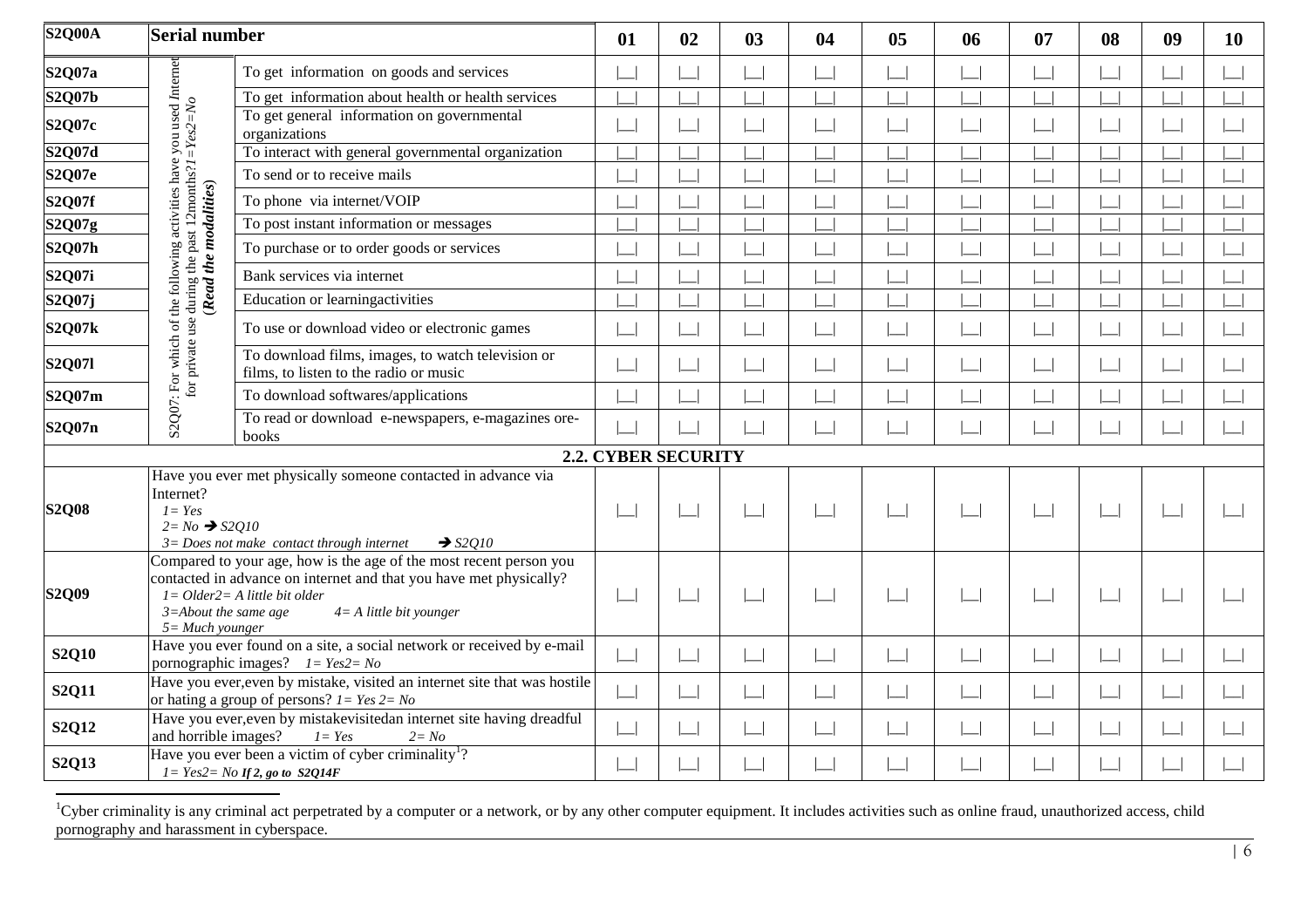| <b>S2Q00A</b> | <b>Serial number</b>                                                                                                                                                                                                                                                                                                                                                     | 01                    | 02 | 03 | 04 | 0 <sub>5</sub> | 06 | 07 | 08                    | 09 | <b>10</b> |
|---------------|--------------------------------------------------------------------------------------------------------------------------------------------------------------------------------------------------------------------------------------------------------------------------------------------------------------------------------------------------------------------------|-----------------------|----|----|----|----------------|----|----|-----------------------|----|-----------|
| <b>S2Q14</b>  | Which type of cyber criminality have you been victim of ?<br>$I = Yes$<br>$2 = No$ (Do not read the modalities)<br>A. Abuse of data<br>Scamming of e-mail/personal e-mail account<br><b>B.</b><br>Cyber-harrassment<br>Theftvia Internet<br>D.<br>Other(to specify)<br>Ε.                                                                                                |                       |    |    |    |                |    |    |                       |    |           |
|               | 2.3. USE OF MOBILE FINANCIAL SERVICES (MOBILE MONEY ANDMOBILE BANKING)<br>(Concerns only the household members aged 15 years or more, $SIQ03 \geq 15$ )                                                                                                                                                                                                                  |                       |    |    |    |                |    |    |                       |    |           |
|               | Filter : if S1Q03<15,go to the next individual or to the next section if last individual                                                                                                                                                                                                                                                                                 |                       |    |    |    |                |    |    |                       |    |           |
| <b>S2Q15</b>  | Did you own an active telephone number during the past 12 months for<br>each of the following providers? $I = Yes$<br>$2 = No$<br><b>MTN</b><br>A.<br>Orange<br>B.<br>Viettel (Nexttel)<br>CamtelIf 2 allover, go to S2Q18<br>D.                                                                                                                                         |                       |    |    |    |                |    |    |                       |    |           |
| <b>S2Q16</b>  | A. A. Do you have MTN Mobile Money account? $1 = Yes$ $2 = No$ .<br>Do you have Orange Money account?<br>$I = Yes$<br><b>B.</b><br>$2 = No$<br>Do you have Mobile Express Union account? $I = Yes$ $2 = No$<br>Do you have other mobile financial account?(to specify)<br>D.<br>$I = Yes$ $2 = Nolf 2$ allover, go to S2Q18                                              |                       |    |    |    |                |    |    |                       |    |           |
| <b>S2Q17</b>  | Have you carried out some transactions in your mobile financial<br>account (one of these accounts) during the past 12 months?<br>$I = Yes$<br>$2 =$ NoIf 1, go to $S2Q19$                                                                                                                                                                                                | $\Box$                |    |    |    |                |    |    | $\boxed{\phantom{1}}$ |    |           |
| <b>S2Q18</b>  | Even though you said you have no active mobile number/no active<br>mobile financial account/not to have carried out any transaction on one<br>of your financial accounts, did you carry out any mobile financial<br>transaction? $l = Yes2 = No$ If 2, go to S2Q22                                                                                                       | $\boxed{\phantom{1}}$ |    |    |    | احدا           |    |    |                       |    |           |
| <b>S2Q19</b>  | For which transaction (s) did you use the mobile financial service<br>during the past three months? $1 = Yes$<br>$2 = No$<br>(Do not read the modalities)<br>A. Deposit/withdrawal of money<br>B. Transfer/cashing money<br>Purchase of telephoneairtime<br>C.<br>Payment of electricity bill<br>D.<br>Ε.<br>Purchase of another service/product<br>F. Other(to specify) |                       |    |    |    |                |    |    |                       |    |           |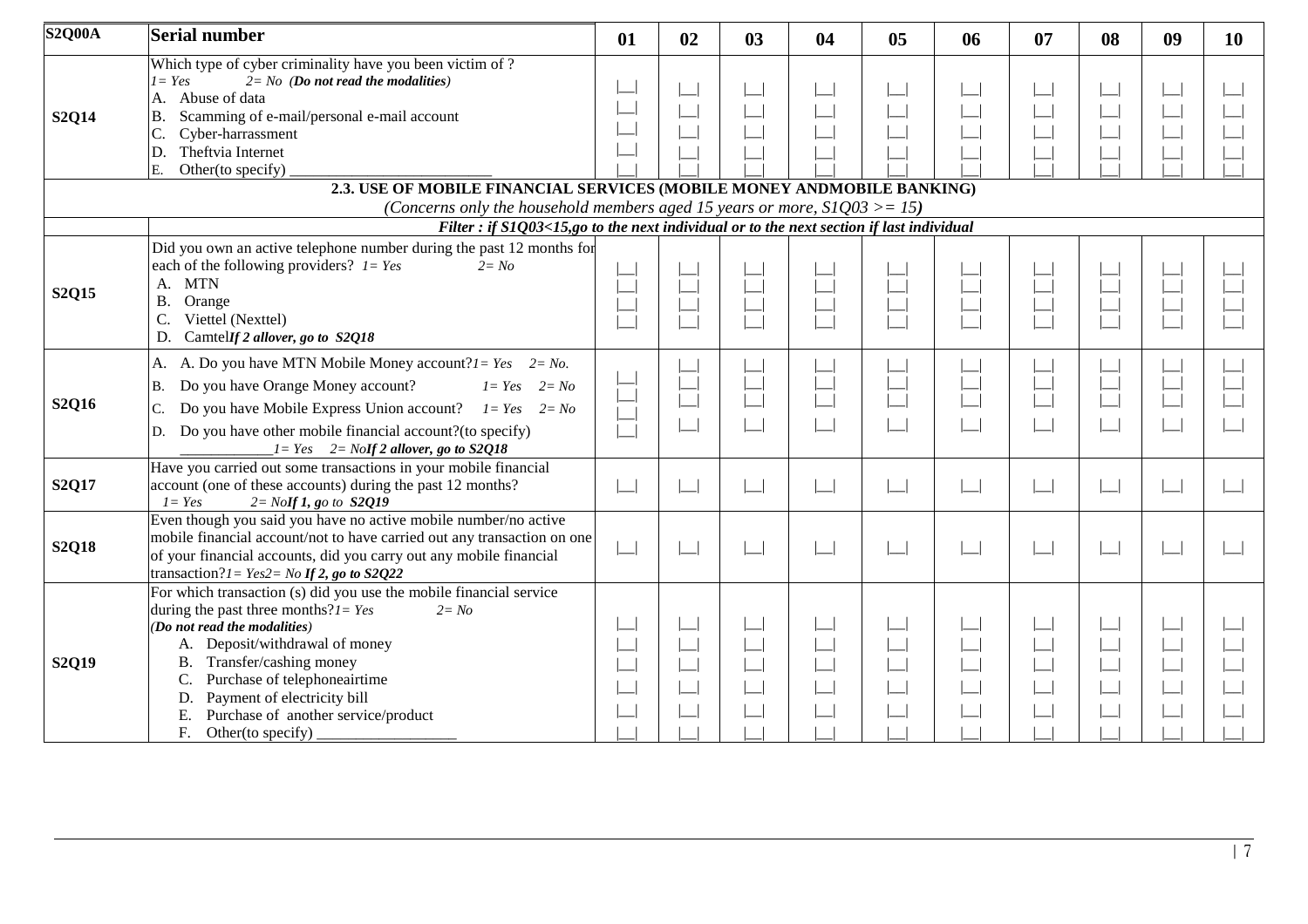| <b>S2Q00A</b> | <b>Serial number</b>                                                                                                                                                                                                                                                          | 01                       | 02 | 03     | 04                       | 05                       | 06     | 07                       | 08                    | 09                    | 10 |
|---------------|-------------------------------------------------------------------------------------------------------------------------------------------------------------------------------------------------------------------------------------------------------------------------------|--------------------------|----|--------|--------------------------|--------------------------|--------|--------------------------|-----------------------|-----------------------|----|
| <b>S2Q19G</b> | Which operatordo you use most often for your mobile financial<br>services?<br>1 = MTN (MTN Mobile Money)<br>2= Orange (Orange Money)<br>3= Express Union Mobile<br>$4=$ Other (to specify)                                                                                    | $\boxed{\phantom{1}}$    |    | $\Box$ |                          | $\Box$                   | $\Box$ | $\overline{\phantom{0}}$ | $\boxed{\phantom{1}}$ | $\boxed{\phantom{1}}$ |    |
| <b>S2Q20</b>  | What level of satisfaction do you have concerning the mobile financial<br>services offered by that operator most often used?<br>l = Too unsatisfied<br>$2 = Unsatisfied$<br>$3 = Indifferent$<br>$5 = Too$ satisfiedlf 3, 4 or 5, go to $S2Q22$<br>4= Satisfied               | $\boxed{\phantom{1}}$    |    |        |                          |                          |        | $\overline{\phantom{0}}$ |                       |                       |    |
| S2Q21         | Why are you unsatisfied /too unsatisfied about these services?<br>(Do not read the modalities)<br>a. High cost<br>Place of operation not functional at all time<br>$\mathbf{b}$ .<br>Other (to specify)<br>$c_{\cdot}$                                                        | $\overline{\phantom{0}}$ |    |        |                          |                          |        | $\Box$                   | $\boxed{\phantom{1}}$ | $\boxed{\phantom{1}}$ |    |
| S2Q22         | Do you have an account in a finance establishment?<br>$1 = Yes2 = No.$ If 2,go to S2Q26F                                                                                                                                                                                      | $\overline{\phantom{0}}$ |    |        | $\Box$                   | $\overline{\phantom{0}}$ |        | $\Box$                   | $\Box$                |                       |    |
| S2Q23         | Does your bank/micro-finance provide ways to benefit from its<br>services from a mobile telephone?<br>$I = Yes$<br>$2 = No \rightarrow S2Q26F$<br>$3 = Does not know \rightarrow S2Q26F$                                                                                      | $\lfloor$                |    |        |                          | $\overline{\phantom{0}}$ |        | $\blacksquare$           | $\Box$                | $\Box$                |    |
| S2Q23a        | If Yes, which ones $?1 = Yes$<br>$2 = No$<br>$3 = Does not know$<br>(Readthe modalities)<br>Consulting the balance<br>a.<br>Alert of any movement in the account<br>b.<br>Money transfer<br>c.<br>Purchase of products or services<br>d.<br>Other (to specify)<br>e.          |                          |    |        |                          |                          |        |                          |                       |                       |    |
| S2Q24         | Do you pass through a telephone to have access to services offered by<br>your bank/micro-finance? $1 = Yes2 = No$ . If2, go to S2Q26                                                                                                                                          | $\lfloor \rfloor$        |    |        | $\overline{\phantom{a}}$ | $\Box$                   |        | $\Box$                   | $\Box$                |                       |    |
| S2Q25         | Didyou have inconvenient in using the telephone tohave access to<br>services offered by your bank/micro-finance? $1 = Yes2 = No$ . If 2, go to<br>S2Q26                                                                                                                       | $\Box$                   |    |        |                          | $\Box$                   |        | $\Box$                   | $\lfloor \rfloor$     | $\Box$                |    |
| <b>S2Q25A</b> | If Yes, whichones?<br>a. High costs<br>Service temporarily not functionnal<br>b.<br>Other (to specify)<br>$\mathbf{c}$ .                                                                                                                                                      |                          |    |        |                          |                          |        |                          |                       |                       |    |
|               | 2.4. PERCEPTION AND LEVEL OF SATISFACTION CONCERNING THE SERVICES OF MOBILE PHONE AND INTERNET OPERATORS<br>(Concerns only the household members aged 15 years or more $SIQ03 \ge 15$ who used a cell phone to communicate during the last 3 months, i.e S2Q01=1, or who used |                          |    |        |                          |                          |        |                          |                       |                       |    |
| <b>S2Q26F</b> | Filter : If the respondent have used a mobile phone to communicate in the last 12 months (S02Q01 = 1), ask S2Q26; Otherwise, check S2Q31F                                                                                                                                     | Internet $S2Q03=1$ )     |    |        |                          |                          |        |                          |                       |                       |    |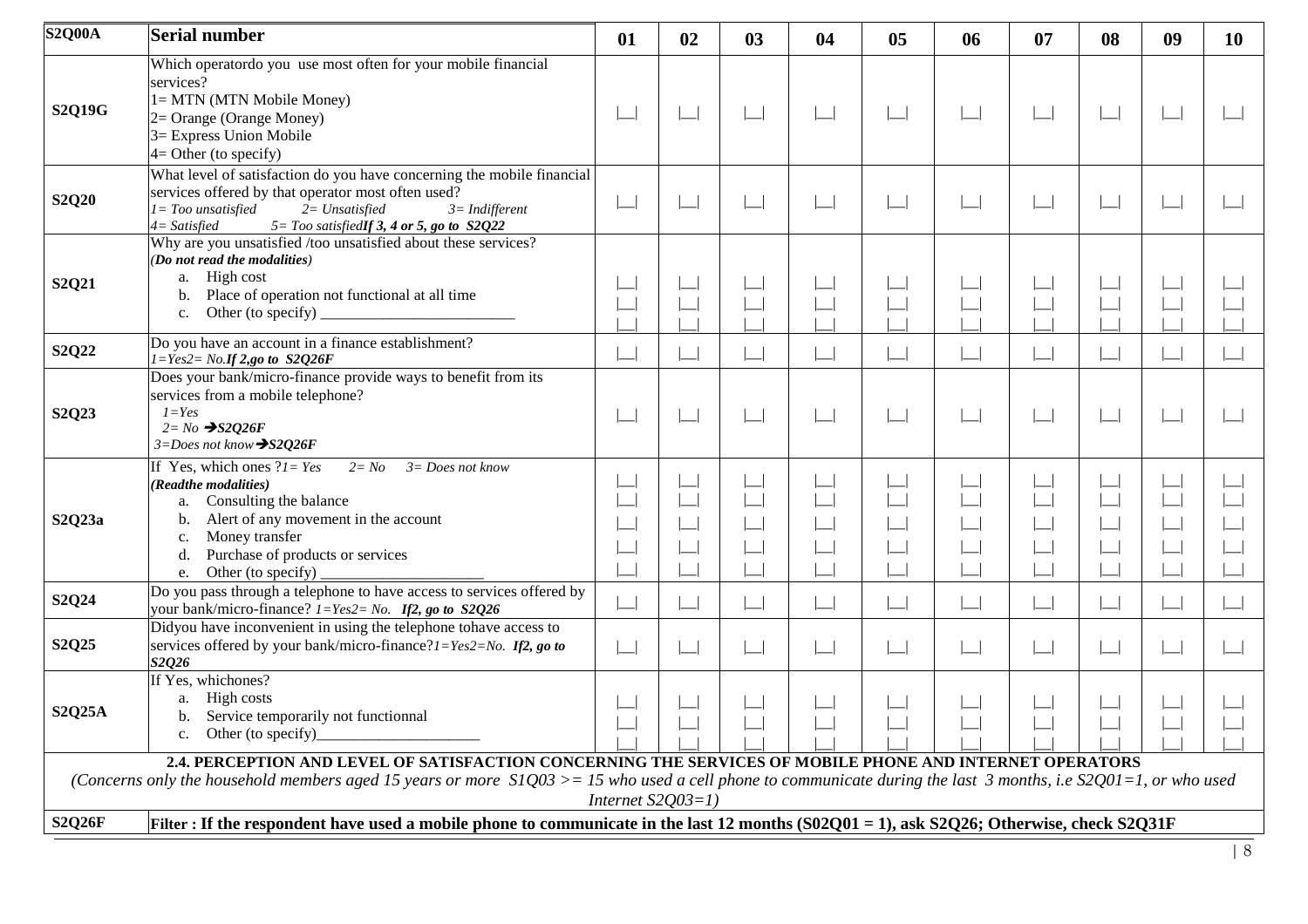| <b>S2Q00A</b> | <b>Serial number</b>                                                                                                                                                                                                                    | 01                    | 02                    | 03                    | 04                    | 0 <sub>5</sub>        | 06                                                       | 07                       | 08                    | 09     | 10 |
|---------------|-----------------------------------------------------------------------------------------------------------------------------------------------------------------------------------------------------------------------------------------|-----------------------|-----------------------|-----------------------|-----------------------|-----------------------|----------------------------------------------------------|--------------------------|-----------------------|--------|----|
|               | In a general way, how do you see the telephone services offered by the<br>following operators?                                                                                                                                          |                       |                       |                       |                       |                       |                                                          |                          |                       |        |    |
| S2Q26         | $0=Not\ concerned\ I=Very\ bad2=Bad$<br>$4 = Good5 = Very good$<br>$3 = Acceptable$                                                                                                                                                     |                       |                       |                       |                       |                       |                                                          |                          |                       |        |    |
|               | A. MTN<br><b>B.</b><br>Orange                                                                                                                                                                                                           |                       |                       |                       |                       |                       |                                                          |                          |                       |        |    |
|               | C.<br>Viettel (Nexttel)<br>D. Camtel                                                                                                                                                                                                    |                       |                       |                       |                       |                       |                                                          |                          |                       |        |    |
| S2Q27         | Were you inconvenient in using the telephone services during the last<br>30 days? $1 = Yes2 = No.$ If 2, go to S2Q31F                                                                                                                   | $\boxed{\phantom{1}}$ | $\boxed{\phantom{1}}$ | $\Box$                | $\boxed{\phantom{1}}$ | $\boxed{\phantom{1}}$ | $\begin{array}{c} \boxed{1} \\ \boxed{1} \\ \end{array}$ | $\Box$                   | $\Box$                |        |    |
|               | What are the inconveniencies? $l = Yes2 = No$<br>(Do not read the modalities)                                                                                                                                                           |                       |                       |                       |                       | $\Box$                |                                                          | $\overline{\phantom{0}}$ |                       |        |    |
|               | A. Network interruption<br>Bad quality of emissions and receptions<br><b>B.</b><br>Billing errors<br>C.                                                                                                                                 |                       |                       |                       |                       |                       |                                                          | $\Box$                   |                       |        |    |
| <b>S2Q28</b>  | Disappearance/cutting of communicationairtime<br>D.<br>Untimely messages from the operators<br>Ε.                                                                                                                                       |                       |                       |                       |                       |                       |                                                          |                          |                       |        |    |
|               | F.<br>Customer's services not functional/unsatisfactory<br>G.<br>Other (to specify)                                                                                                                                                     |                       |                       |                       |                       |                       |                                                          |                          |                       |        |    |
|               | How did you react when you were inconvenient? $1 = Yes2 = No$<br>(Do not read the modalities)                                                                                                                                           |                       |                       |                       |                       |                       |                                                          | $\Box$                   |                       |        |    |
| S2Q29         | A. Nothing at all<br>Complaint to the customer's service<br><b>B.</b>                                                                                                                                                                   |                       |                       |                       |                       |                       |                                                          | $\Box$                   | $\boxed{\phantom{1}}$ |        |    |
|               | C.<br>Complaint to the TRA<br>Complaint to anyother organisation<br>D.<br>E.<br>Other action (to specify)                                                                                                                               |                       |                       |                       |                       |                       |                                                          |                          |                       |        |    |
|               | Filter: If (Name) contacted the customer's service (S2Q29B=1), ask S2Q30. If not, go to S2Q31F                                                                                                                                          |                       |                       |                       |                       |                       |                                                          |                          |                       |        |    |
| S2Q30         | How satisfied were you concerning the response given by the<br>customer's service?<br>$I = Very$ unsatisfied $2 = Unsatisfied$<br>$3 = Indifferent$<br>$4=$<br>Satisfied<br>$5 = Too$ satisfied                                         |                       |                       | $\Box$                | $\boxed{\phantom{1}}$ | $\boxed{\phantom{1}}$ | $\lfloor$                                                | $\overline{\phantom{a}}$ | $\boxed{\phantom{1}}$ |        |    |
| <b>S2Q31F</b> | Filter : If the interviewee used Internet during the last 12 months $(S02Q03=1)$ , ask $S2Q32$ ; if not, go to $S2Q38$                                                                                                                  |                       |                       |                       |                       |                       |                                                          |                          |                       |        |    |
| S2Q32         | What is the operator whose internet services were most used by you?<br>$l = MTN$<br>$5 =$ Ringo 9=Other (to specify) _____<br>6= YooMee<br>$2=Orange$<br>$3=$ Viettel (Nexttel)<br>7 = Matrix Télécom<br>$4=$ Camtel<br>$8 = V$ odafone |                       |                       | $\boxed{\phantom{1}}$ | $\boxed{\phantom{1}}$ | $\boxed{\phantom{1}}$ | $\boxed{\phantom{1}}$                                    | $\Box$                   | $\boxed{\phantom{1}}$ | $\Box$ |    |
| S2Q33         | In a general way, how do you see the internet services offered by that<br>operator?<br>$I = Too$ bad $2 = Bad$<br>$3=Acceptable$<br>$4 = Good$<br>$5 = Too good$                                                                        | $\boxed{\phantom{1}}$ |                       |                       | $\boxed{\phantom{1}}$ | $\Box$                |                                                          | $\overline{\phantom{0}}$ | $\mathbf{L}$          |        |    |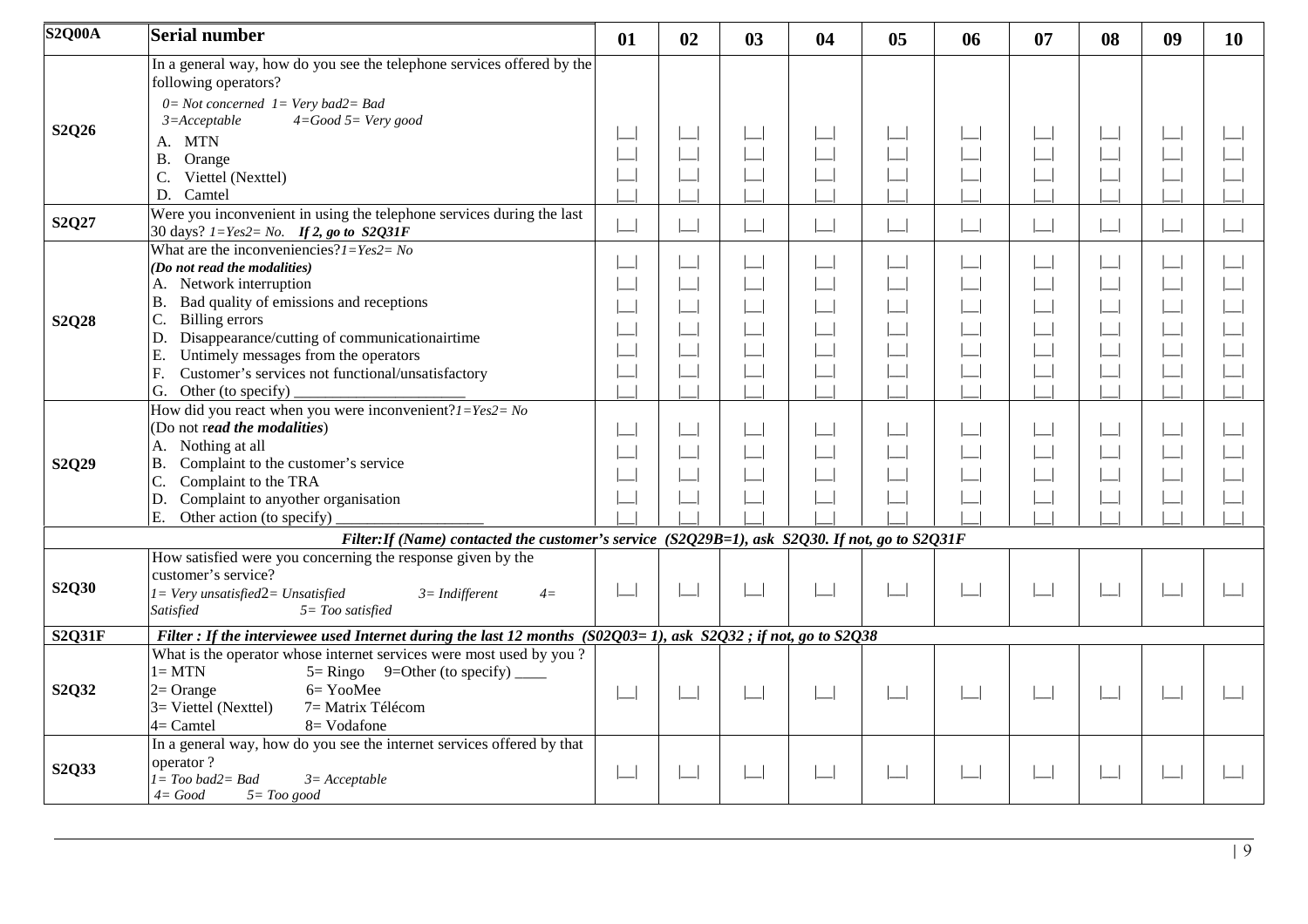| <b>S2Q00A</b> | <b>Serial number</b>                                                                                                                                                                                                                                                                                                                                                                           | 01 | 02 | 03 | 04     | 0 <sub>5</sub> | 06 | 07                       | 08                       | 09 | <b>10</b> |
|---------------|------------------------------------------------------------------------------------------------------------------------------------------------------------------------------------------------------------------------------------------------------------------------------------------------------------------------------------------------------------------------------------------------|----|----|----|--------|----------------|----|--------------------------|--------------------------|----|-----------|
| S2Q34         | Were you inconvenient in using the internet services of that operator<br>during the past 30 days? $1 = Yes$ $2 = No$ If 2, go to S2Q38                                                                                                                                                                                                                                                         |    |    |    |        | $\Box$         |    |                          |                          |    |           |
| S2Q35         | What were the problems $?1 = Yes$<br>$2 = No$ (Do not read the<br>modalities)<br>Regular interruptions of the network/ Bad flow<br><b>B.</b><br>Billingmistakes<br>Other (to specify)                                                                                                                                                                                                          |    |    |    |        |                |    |                          |                          |    |           |
| S2Q36         | $2 = No$ (Do not read the<br>How did you react?<br>$I = Yes$<br><i>modalities</i> )<br>A. Nothing at all<br>B. Complaint to the customers' service<br>C. Complaint to TRA<br>D.Complaint to anyotherorganization<br>E. Other (to specify)                                                                                                                                                      |    |    |    |        |                |    |                          |                          |    |           |
|               | Filter: If (Name) contacted the customers' service (S2Q36B=1), ask S2Q37. If not, go to S2Q38                                                                                                                                                                                                                                                                                                  |    |    |    |        |                |    |                          |                          |    |           |
| S2Q37         | How satisfied were you concerning the response given by the<br>customer's service?<br>$I = Very$ unsatisfied<br>$2 = Unsatisfied$<br>$3 = Indifferent$<br>$4 = Satisfied$<br>$5 = Too$ satisfied                                                                                                                                                                                               |    |    |    |        | $\Box$         |    |                          |                          |    |           |
|               | 2.5. PERCEPTION AND LEVEL OF SATISFACTION FOR DES ADVERTISED OFFERS                                                                                                                                                                                                                                                                                                                            |    |    |    |        |                |    |                          |                          |    |           |
| S2Q38         | Are you interested in the adverts of operators?<br>$1 = Yes$ $2 = Nolf 2$ , go to $S2Q41$                                                                                                                                                                                                                                                                                                      |    |    |    |        |                |    |                          |                          |    |           |
| S2Q39         | Have you ever acquired products/services of operators as a result of<br>advert? $l = Yes$ $2 = No$<br>If $2$ , go to $S2Q41$                                                                                                                                                                                                                                                                   |    |    |    |        | $\Box$         |    | $\overline{\phantom{0}}$ |                          |    |           |
| S2Q39a        | After this acquisition, how did you find these products/services?<br>$1 = Too$ bad $2 = Bad$<br>$3=Acceptable$<br>$4 = Good$<br>$5 =$ Too goodIf 3, 4 or 5, go to S2Q41                                                                                                                                                                                                                        |    |    |    | $\Box$ | $\Box$         |    |                          | $\overline{\phantom{a}}$ |    |           |
| S2Q40         | Why do you think the products/services acquired as a result of adverts<br>were of bad/too bad?<br>(Do not read the modalities)<br>$I = Yes$<br>$2 = No$<br>A. Products/services not in conformity with the adverts<br>Non-respect of deadline for guarantee<br>Β.<br>Service after sales not satisfactory<br>C.<br>Renewing a package without any authorization<br>D.<br>E. Other (to specify) |    |    |    |        |                |    |                          |                          |    |           |
| S2Q41         | Have you ever subscribed to a service of the operators without your<br>consent?<br>$I = Yes$ $2 = No$                                                                                                                                                                                                                                                                                          |    |    |    |        |                |    |                          |                          |    |           |
|               | 2.6. KNOWLEDGE OF TELECOMMUNICATION REGULATORY AGENCY (TRA)                                                                                                                                                                                                                                                                                                                                    |    |    |    |        |                |    |                          |                          |    |           |
|               | (concerns only household members aged 15 years or more $S1Q03 >= 15$ )                                                                                                                                                                                                                                                                                                                         |    |    |    |        |                |    |                          |                          |    |           |
| S2Q42         | Have you ever heard about Telecommunication Regulatory Agency<br>(TRA)?<br>$I = Yes$ $2 = No$<br>If 2, go to next individual, if last<br>individual, go to SECTION 3                                                                                                                                                                                                                           |    |    |    |        |                |    |                          |                          |    |           |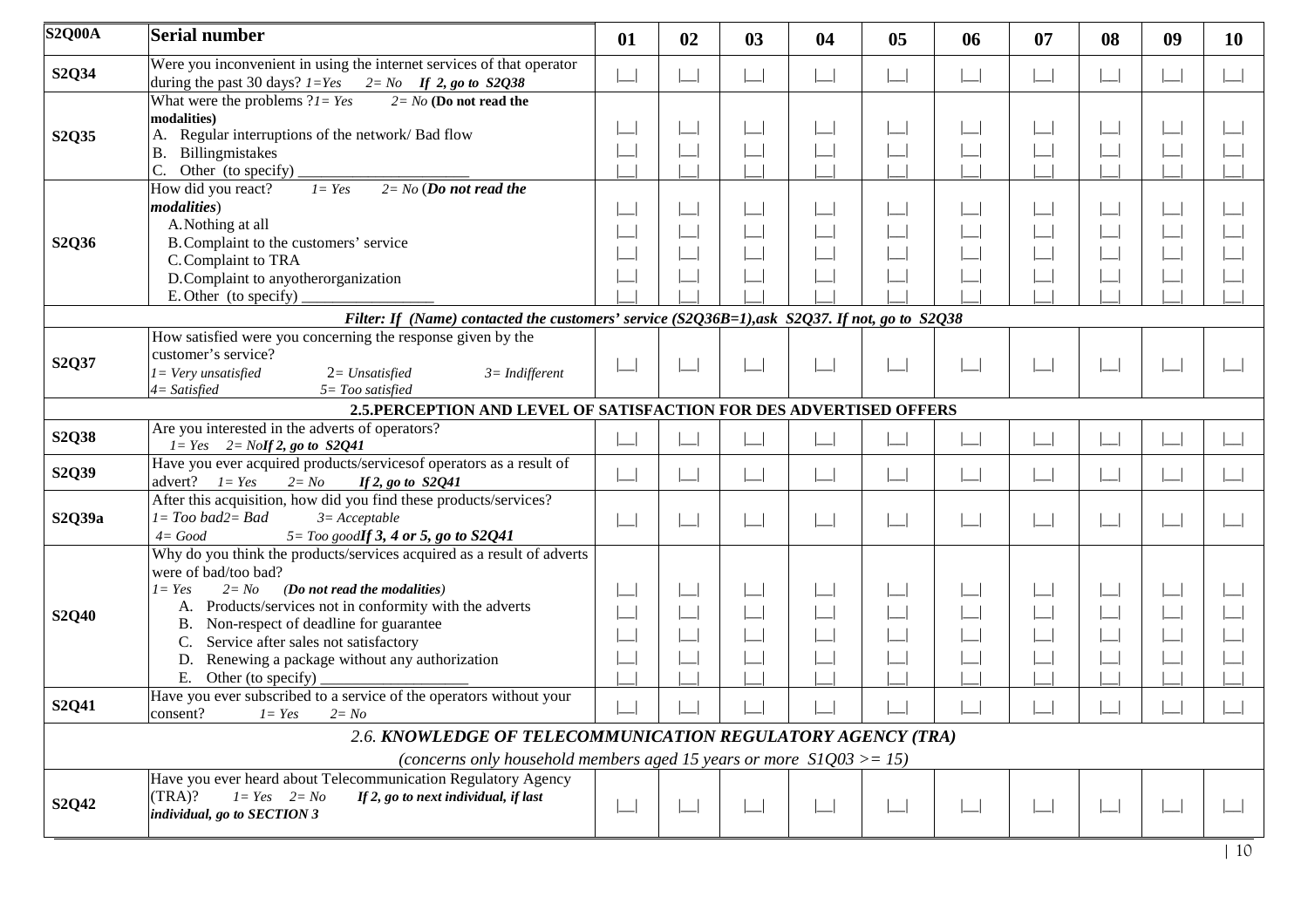| <b>S2Q00A</b> | Serial number                                                                                                                                                                                                                                                                                                                                                               | 01 | 02 | 03 | 04 | 0 <sub>5</sub> | 06 | 07 | 08 | 09 | 10 |
|---------------|-----------------------------------------------------------------------------------------------------------------------------------------------------------------------------------------------------------------------------------------------------------------------------------------------------------------------------------------------------------------------------|----|----|----|----|----------------|----|----|----|----|----|
| S2Q43         | Do you know the role of TRA? $l = Yes$ $2 = No$                                                                                                                                                                                                                                                                                                                             |    |    |    |    |                |    |    |    |    |    |
| S2Q44         | Do you know the actions of TRA? $I = Yes$ $2 = No$<br>If $2$ , go to<br>next individual, if last individual, go to SECTION 3                                                                                                                                                                                                                                                |    |    |    |    |                |    |    |    |    |    |
| S2Q45         | If Yes, which ones ? (Do not read the modalities)<br>$I = Yes2 = No$<br>To demand from the operators a larger network coverageon the<br>a.<br>territory<br>To participate to the follow-up of the activities in the<br>b.<br>telecommunicationsector<br>To control the prices of services of telecommunication<br>To protect the consumers<br>Other (to be specified)<br>e. |    |    |    |    |                |    |    |    |    |    |
| S2Q46         | Result of data collection:<br>$1 =$ Complete survey $4 =$ Has travel for a long period<br>$2 = Incomplete survey$<br>$5 = Refusal$<br>$3 = Absence$<br>$6=Other$ (to specify) $_{-}$                                                                                                                                                                                        |    |    |    |    |                |    |    |    |    |    |
| S2Q47         | Serial number of the respondent                                                                                                                                                                                                                                                                                                                                             |    |    |    |    |                |    |    |    |    |    |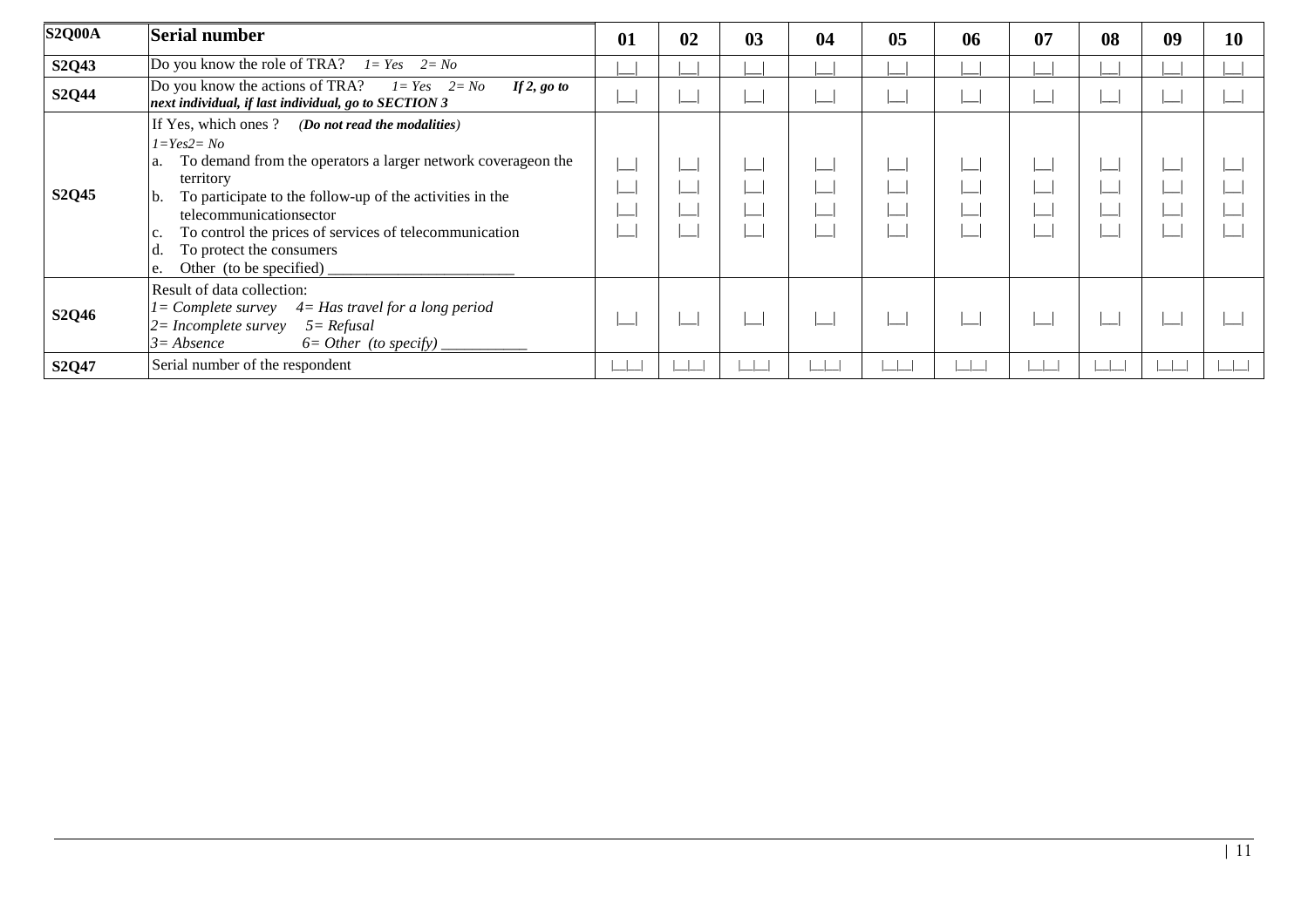## **SECTION 3:ICT EQUIPMENTS IN HOUSEHOLDS**

## *(This section is preferably administered to the household head or his/her spouse)*

| <b>ICT</b> equipments in households |                                                                                                                                   |                                                                                                                                                                                                                                                                   |                                                                                           |  |  |  |  |
|-------------------------------------|-----------------------------------------------------------------------------------------------------------------------------------|-------------------------------------------------------------------------------------------------------------------------------------------------------------------------------------------------------------------------------------------------------------------|-------------------------------------------------------------------------------------------|--|--|--|--|
| <b>S3Q01</b>                        |                                                                                                                                   |                                                                                                                                                                                                                                                                   | In your locality, do you have public internet access centres (PIAC) $1 = Yes2 = No3 = DK$ |  |  |  |  |
| S3Q02                               | Is your household or<br>someone in your household<br>having?<br>$1 = Yes2 = No$                                                   |                                                                                                                                                                                                                                                                   | Electriciy<br>a.                                                                          |  |  |  |  |
|                                     |                                                                                                                                   |                                                                                                                                                                                                                                                                   | A radio set<br>$\mathbf{b}$ .                                                             |  |  |  |  |
|                                     |                                                                                                                                   |                                                                                                                                                                                                                                                                   | A television set<br>$c_{\cdot}$                                                           |  |  |  |  |
|                                     |                                                                                                                                   |                                                                                                                                                                                                                                                                   | A fix telephone line<br>d.                                                                |  |  |  |  |
|                                     |                                                                                                                                   |                                                                                                                                                                                                                                                                   | A cellphone line<br>e.                                                                    |  |  |  |  |
| <b>S3Q03</b>                        |                                                                                                                                   | Is your household/a household member having at home at least: $1 = Yes2 = No$<br>If 1 allover, go to S3Q05<br>A. Fix computer?<br>B. Portable computer?If 2 at A and at B, go to S3Q04, for any other answer go to S3Q05<br>C. A tablet/Ipad/PDA<br>D. A notebook |                                                                                           |  |  |  |  |
| <b>S3Q04</b>                        | Why is your household not having a computer at home? $1 = No$ means<br>2=Does not see the utility3=Other (to specify) ___________ |                                                                                                                                                                                                                                                                   |                                                                                           |  |  |  |  |
| S3Q05                               |                                                                                                                                   | Is your household or someone in your household having Internet at home?<br>$1 = Yes2 = No$ if 1, go to S3Q07                                                                                                                                                      |                                                                                           |  |  |  |  |
| S3Q06                               |                                                                                                                                   | Why is your household or someone in your household not having internet at home? $1 = No$ means $2 =$<br>Does not see the utility3=Other (to specify) _________________. Go to next section.                                                                       |                                                                                           |  |  |  |  |
| S3Q07                               |                                                                                                                                   | Which type of Internet access do you have at home?                                                                                                                                                                                                                |                                                                                           |  |  |  |  |
| S3Q07a                              |                                                                                                                                   | RTPC/RTC                                                                                                                                                                                                                                                          | $1 = Yes$<br>$2 = No$                                                                     |  |  |  |  |
| S3Q07b                              | connection                                                                                                                        | ADSL<br>$1 = Yes2 = No$                                                                                                                                                                                                                                           |                                                                                           |  |  |  |  |
| S3Q07c                              | Cabled                                                                                                                            | Fibre optique $1 = Yes2 = No$                                                                                                                                                                                                                                     |                                                                                           |  |  |  |  |
| S3Q07d                              |                                                                                                                                   | $1 = Yes2 = No$<br><b>WIFI</b>                                                                                                                                                                                                                                    |                                                                                           |  |  |  |  |
| S3Q07e                              |                                                                                                                                   | WIMAX $1 = Yes2 = No$                                                                                                                                                                                                                                             |                                                                                           |  |  |  |  |
| S3Q07f                              |                                                                                                                                   | GPRS/EDGE $1 = Yes2 = No$                                                                                                                                                                                                                                         |                                                                                           |  |  |  |  |
| S3Q07g                              |                                                                                                                                   | CDMA                                                                                                                                                                                                                                                              | $1 = Yes2 = No$                                                                           |  |  |  |  |
| S3Q07h                              | connexion<br>Wireless                                                                                                             | $E-VSAT(SOHO)$ $1=Yes$                                                                                                                                                                                                                                            | $2 = No$                                                                                  |  |  |  |  |
| S3Q07i                              |                                                                                                                                   | $3G, 4G$ LTE1= Yes                                                                                                                                                                                                                                                | $2 = No$                                                                                  |  |  |  |  |

Serial number of the main respondent for the section **:**  $\Box$ 

## **SECTION 4:MONITORING OF CHILDREN IN THE USE OF NUMERIC MEDIAS**

*(This section is mainly for the household head or his/her spouse)°*

| <b>S4Q01</b> | Do you know about the risks/dangers that the minor children (18 years or less) face when they have<br>access to video content? (including television, audio) or video games? $1 = Yes2 = No$ If 2, go to S4005                                                                                                                                                 |  |  |  |  |
|--------------|----------------------------------------------------------------------------------------------------------------------------------------------------------------------------------------------------------------------------------------------------------------------------------------------------------------------------------------------------------------|--|--|--|--|
| <b>S4Q02</b> | What are the dangers/risks that you know? $I = Yes2 = No$ (Don't read the modalities)<br>Exposition to violence<br>a.<br>Pornography<br>$b_{1}$<br>Extremism<br>$\mathbf{c}$ .<br>Addiction<br>d.<br>Other (to specify)<br>e.                                                                                                                                  |  |  |  |  |
| <b>S4Q03</b> | Do you knowabout the provisions for children protection in case they face the risks/dangers occurring<br>from their access to video content (including television, audio) or video games?<br>$I = Yes2 = No$ If 2, go to S4005                                                                                                                                 |  |  |  |  |
| <b>S4Q04</b> | Which provisions do you know ? $I = Yes2 = No$ (Don't read the modalities)<br>To limit the age for video games and films<br>a.<br>To limit the time spent on video (including the television) and the video games<br>$\mathbf b$ .<br>To discuss with the child the video content he can watch<br>Use parental control codes<br>d.<br>Other (to specify)<br>e. |  |  |  |  |